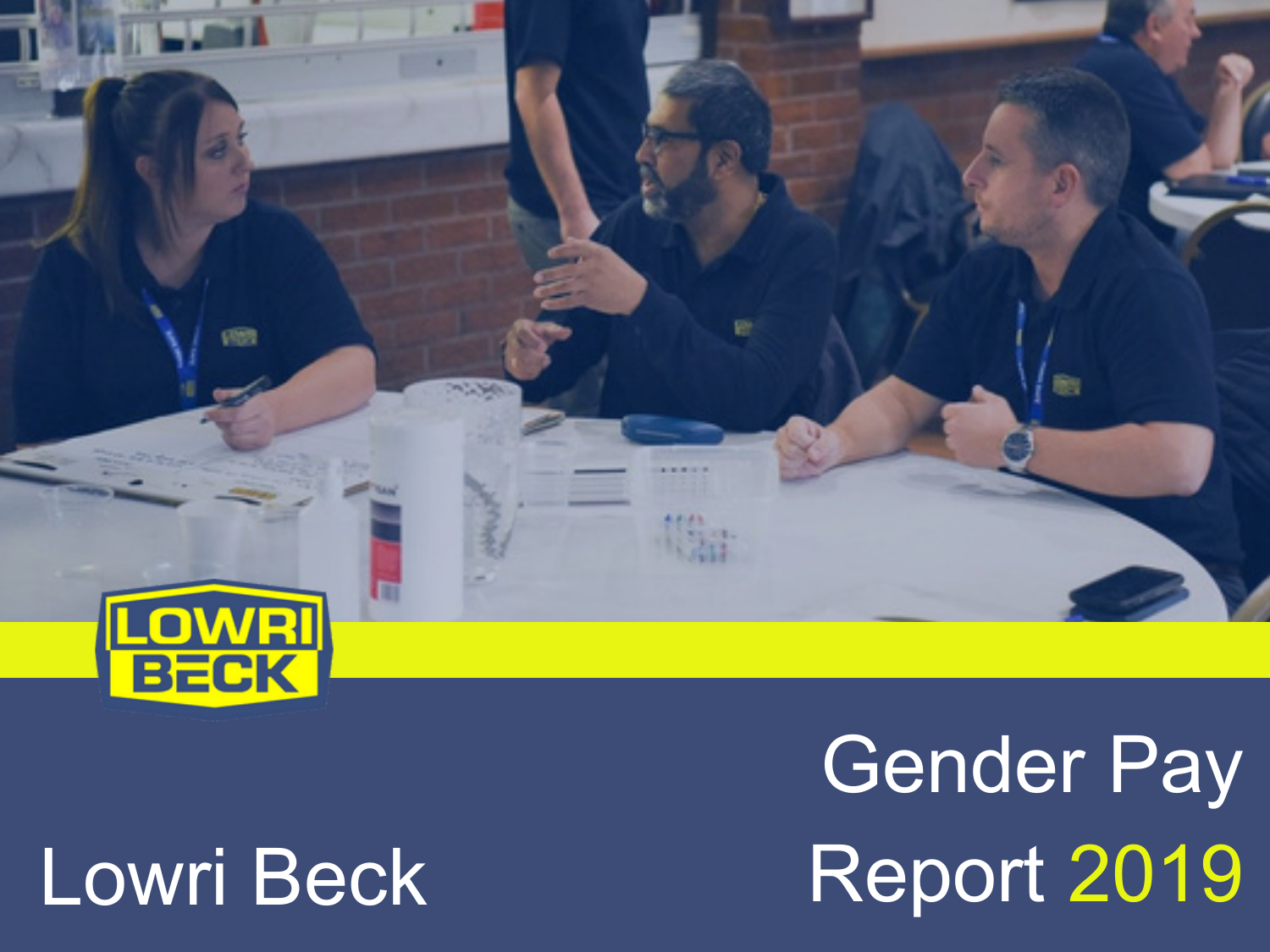# **What is the gender pay gap?**

The gender pay gap is the difference in pay between men and women across an organisation. This is not the same as equal pay. Equal pay refers to two people being paid the same for doing the same or comparable work. The gender pay gap measures the difference in earnings across the entire organization, highlighting where women earn less than men, and if men or women are segregated into certain roles. It is a legal requirement to pay people equally for equal work.

# **Gender representation**

**WORKFORCE GENDER** SPLIT

Male Female



# **Our changing workforce**

Lowri Beck Operates in a traditionally male dominated industry, so it is no surprise that our entire workforce gender split is 78% Male and 22% Female. It is however surprising that in a year we have seen an 8% increase in the number of females within the business. This vast increase has unfortunately not affected our gender split in our field based roles. The overall increase is due to a large movement in the Support Function gender split, on the snapshot date. This is a major step forward for Lowri Beck, as the utility industry is a predominantly male sector however it does highlight the difficulty in attracting females into field based roles.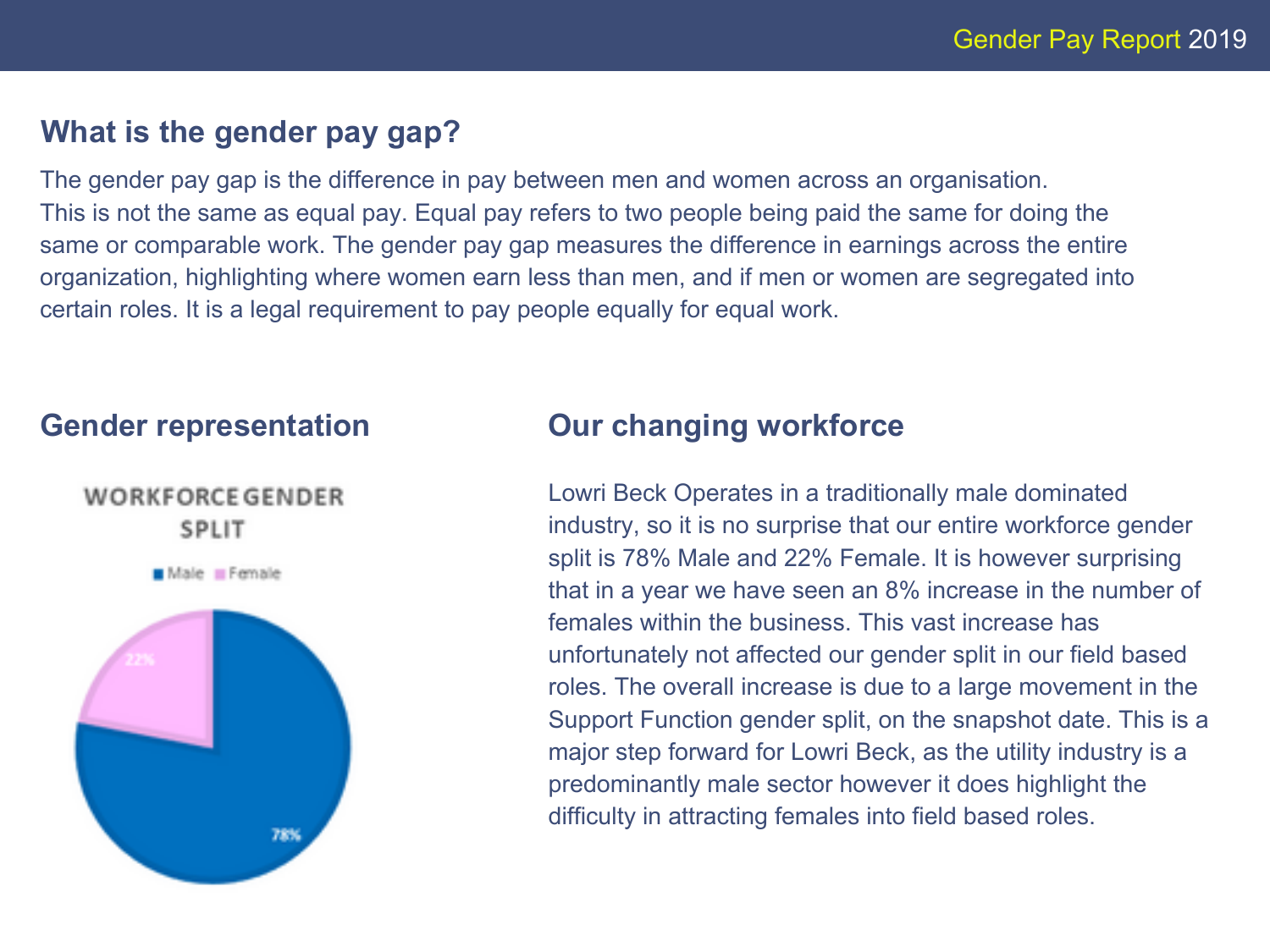# **What do the numbers means?**

In order to report our gender pay gap we are presenting three groups of data to support the Government's requirements. Here is an explanation of each:

# **Our Bonus**

How our bonus rate differs for men and women at Lowri Beck. Presented as an average (the mean) and as a central cut (the median). How our bonus eligibility differs for all men and women at Lowri Beck.

#### **When are the numbers from?**

The date is captured in our internal HR and Payroll system and all figures are taken from the 5th April 2019.

### **Our Hourly Rate**

How our hourly rate differs for men and women at Lowri Beck. Presented as an average (the mean) and as a central cut (the median).

#### **Our Pay Quartiles**

Ordered from top to bottom by hourly rate, what percentage of the quarter is men and women.

# **What's the difference between mean and median?**

• A Mean average involves adding up all the numbers and dividing the result by how many number there are. • A median average involves listing all the numbers in numerical order and finding the middle number.

# **Mean and median gender pay gap**

Difference between hourly rate for men and women including any bonus or performance related pay.

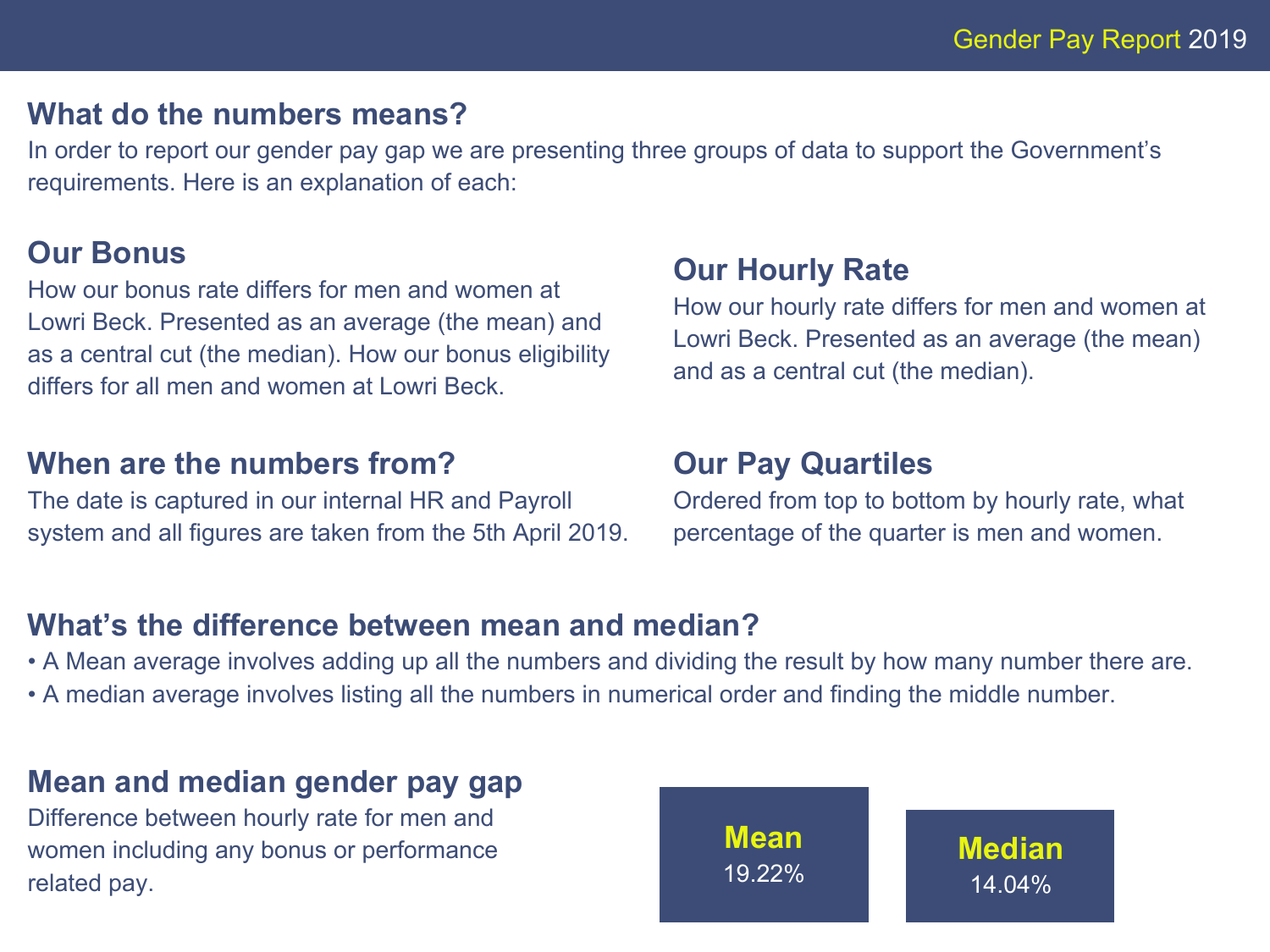# **How our hourly pay has changed in a year**

The mean gender pay gap has increased since 2018 demonstrating that the gap between male and female pay on average across the organisation has grown. This is likely due to pay grade and pay level, as males and females are paid the same for the same role, as the numerical calculation of the mean gender pay gap can be heavily 'dominated' by small rates or bonus payments. There is a high level of males within the field teams, both of which can receive a bonus, and one of the teams is on a significantly higher salary due to the skilled nature of the role. If the levels of females were to increase within this skilled field role, the mean gender pay gap would likely decrease. The median gender pay gap have decreased since 2018, demonstrating that the gap in the middle of the workforce is closing. The median as a numerical calculation shows a 'typical' image of the workforce pay situation as it is not heavily affected by large or small, pay or bonuses. This indicates that for a 'typical' male and a 'typical' female their pay gap is shrinking.

# **Pay quartile proportions**

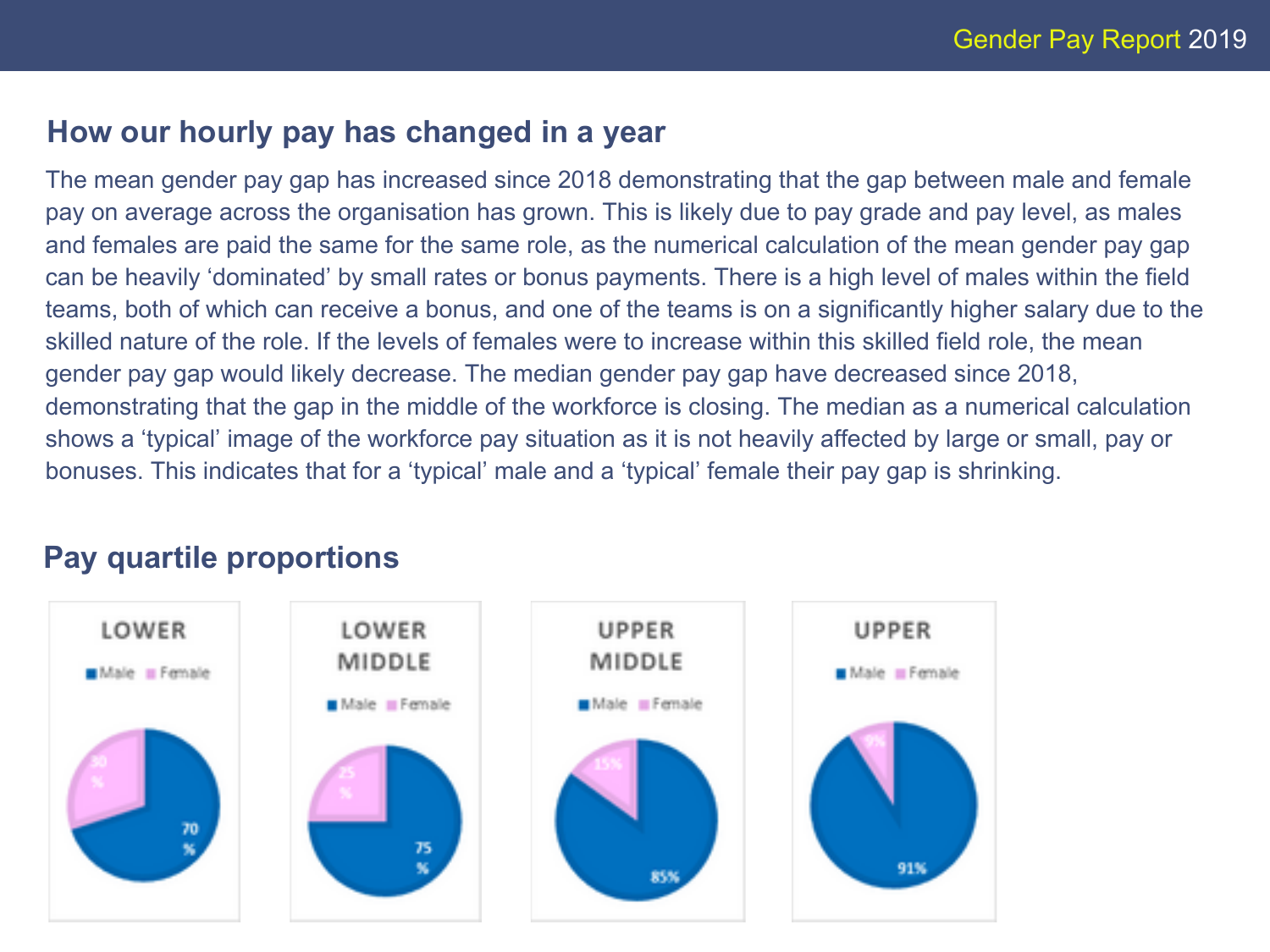# **Reflection of growth**

As seen previously there has been a significant increase in the levels of female employees within Lowri Beck between 2017 and 2019, it is positive to see this reflected in all four of the pay quartiles. This indicates that females have joined or progressed within the business at all levels, not just within the lower quartiles. It can be seen that the increases are larger within quartile 1 and 2, compared to quartile 3 and 4, however small incremental increases can lead to an overall positive change.

#### **Bonus Gap**

Difference between all bonus payments received in the 12 months leading got the snapshot date for all men and women, irrelevant of whether they are entitled to a bonus as part of their package.



# **Closing the bonus Gap**

The mean bonus gap has reduced from the previous year. This is a positive sign as it indicates that the average female is becoming closer to the bonus pay of the average male. It is therefore slightly disappointing that the median gap has increased slightly meaning the difference between the 'typical' female bonus and the 'typical' male bonus has increased. As bonuses are only available to those within field teams, the mean bonus gap results are positive as there are significantly less females working within the field teams. Continuing to close this gap and ensure all bonus schemes are related to role rather then gender could increase the appeal of working within field roles to females.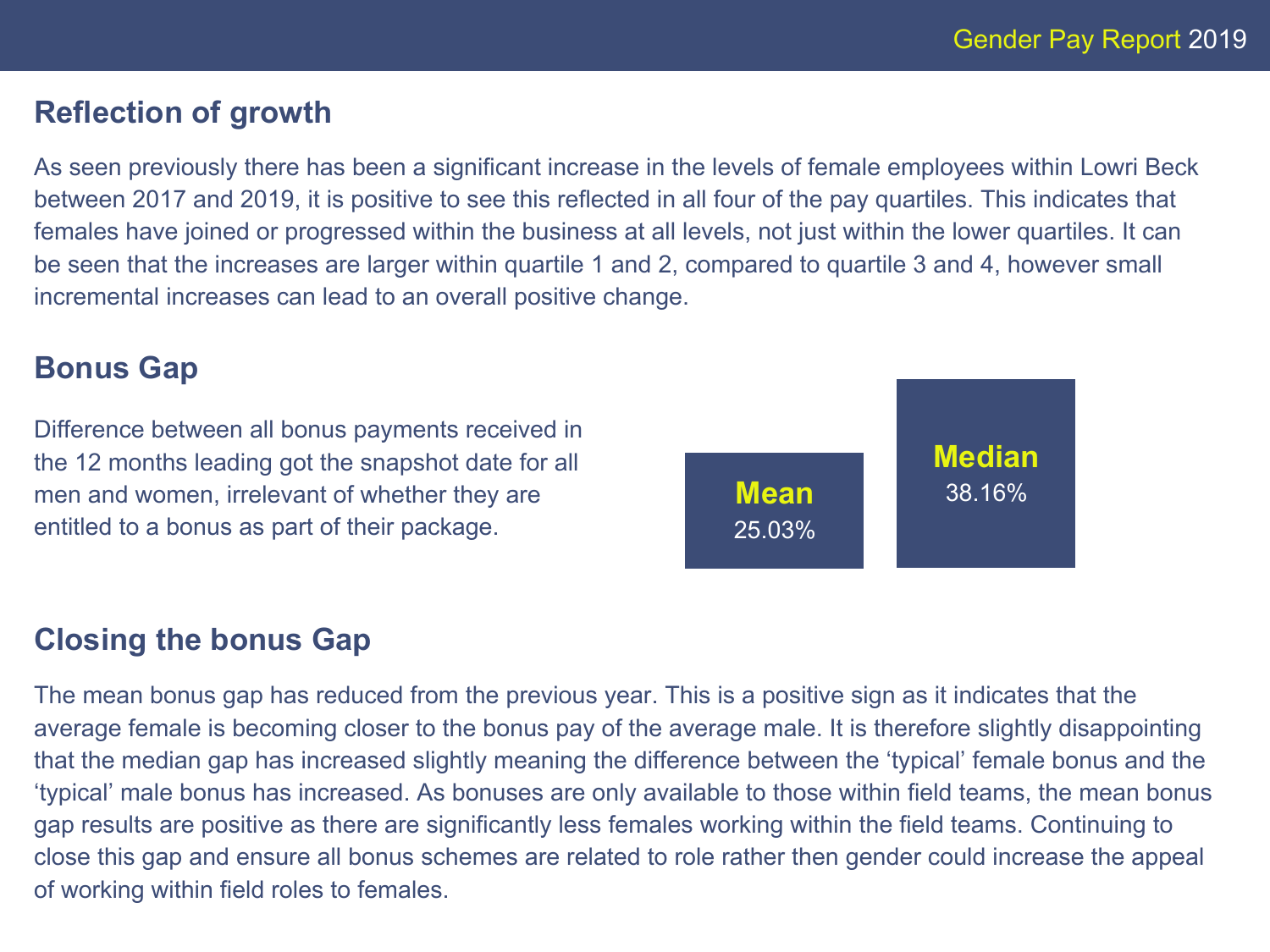# Gender Pay Report 2019

# **Our bonus schemes**

When looking at the proportion of bonuses received across the entire business it is no surprise to see such a low percentage for females, due to the Field teams being the only area of the business with a bonus as part of their benefits package. As shown earlier this is a heavily male dominated area.



In the 2018 report actions were committed to in order to improve our gender pay figures. Here are the updates:

| 2018 actions                                                                                                                                                        | <b>Updates</b>                                                                                                                                                                                                      |
|---------------------------------------------------------------------------------------------------------------------------------------------------------------------|---------------------------------------------------------------------------------------------------------------------------------------------------------------------------------------------------------------------|
| Celebration of International Women's Day 2019<br>featuring not only women in our business, but<br>also some of the men who work to improve<br>balance at Lowri Beck | In 2019 Lowri Beck celebrate International<br>Women's day and the theme of balance for<br>better. This is being included in our yearly<br>communications plan to enable us to continue<br>to support this movement. |
| (continued on next page)                                                                                                                                            | (continued on next page)                                                                                                                                                                                            |



Male Female

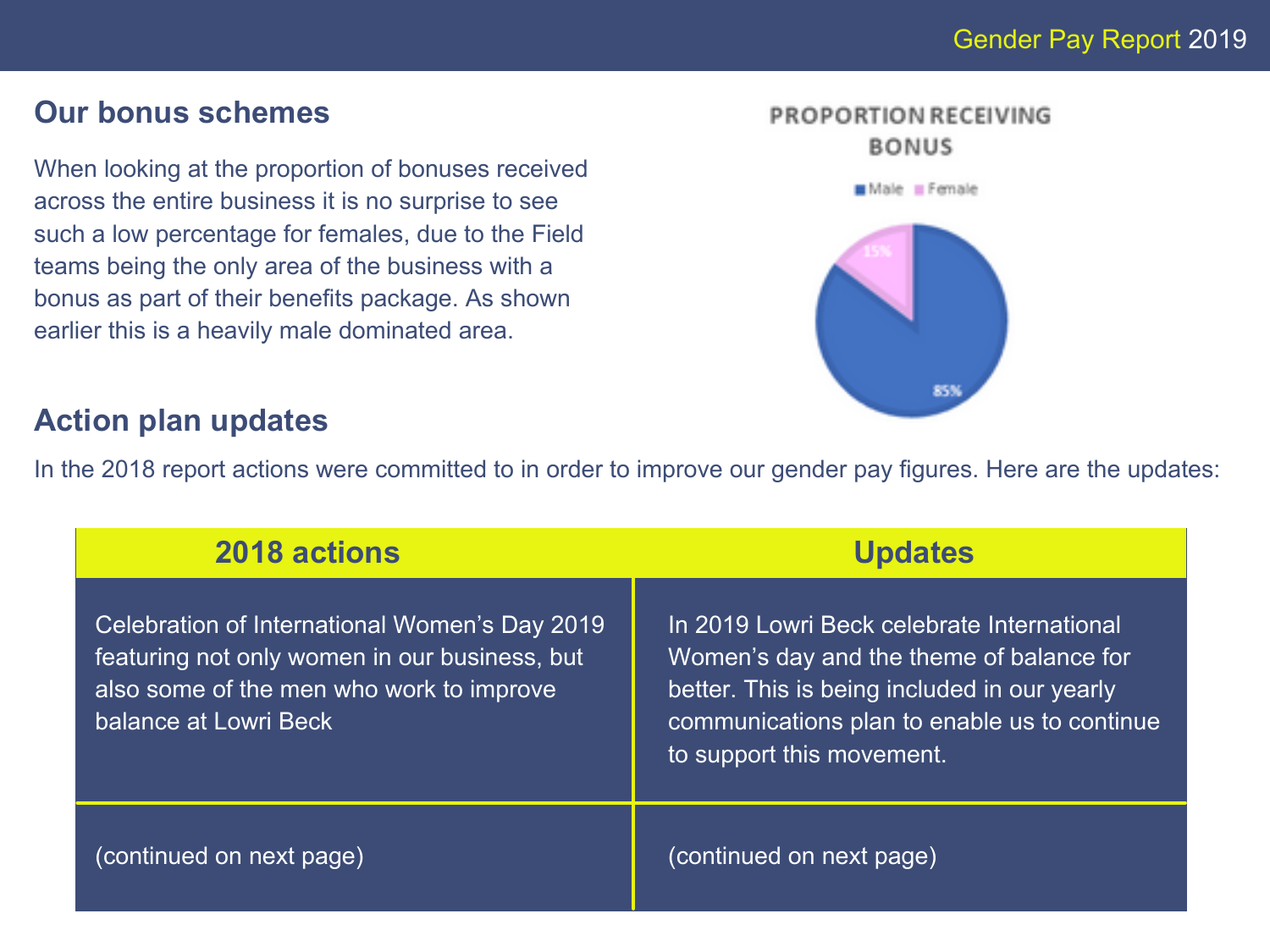# Gender Pay Report 2019

| 2018 actions                                                                                                                                                                               | <b>Updates</b>                                                                                                                                                                                                      |
|--------------------------------------------------------------------------------------------------------------------------------------------------------------------------------------------|---------------------------------------------------------------------------------------------------------------------------------------------------------------------------------------------------------------------|
| Celebration of International Women's Day 2019<br>featuring not only women in our business, but also<br>some of the men who work to improve balance at<br>Lowri Beck.                       | In 2019 Lowri Beck celebrate International<br>Women's day and the theme of balance for better.<br>This is being included in our yearly<br>communications plan to enable us to continue to<br>support this movement. |
| Review of recruitment practices to attract<br>more females to consider working for us                                                                                                      | As part of a review of all recruitment practices this<br>is ongoing to ensure best practice is being used<br>and all necessary due diligence criteria are met.                                                      |
| Survey and set up focus groups with our women<br>to ensure we identify and address any barriers to<br>entry/progression.                                                                   | This action is ongoing.                                                                                                                                                                                             |
| Introduce a business wide incentive scheme to<br>improve access to bonuses across our whole<br>team, due in Autumn 2019                                                                    | Due to significant business change in August<br>2019 this action has not yet been completed but<br>is still part of the plans for the future.                                                                       |
| Introduction of development plans to aid career<br>progression as part of our organisation wide<br>Learning & Development programme, with this<br>element to be introduced in Autumn 2019. | Due to significant business change in August<br>2019 this action has not yet been completed but<br>is still part of the plans for the future.                                                                       |